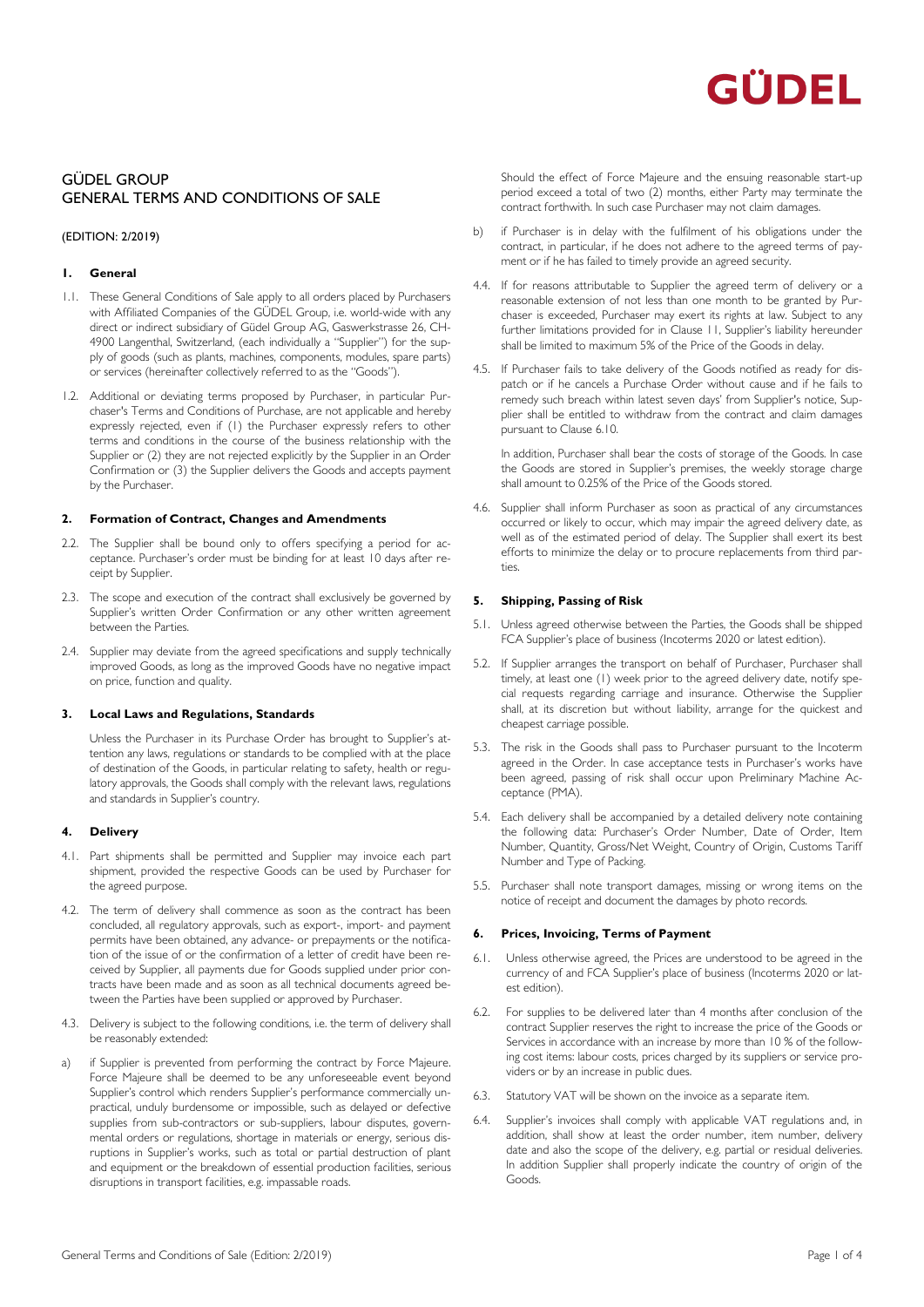

- 6.5. Unless otherwise agreed in writing the Price for plants and/or machines shall be due and payable as follows: 30% down payment within 10 days after conclusion of the contract; 30% upon delivery ex Supplier's works; 30% within 10 days after installation and commissioning of the plant/and or machinery (Preliminary Machine Acceptance [PMA]); 10% within 10 days after final acceptance of the plant and/or machinery and the beginning of the warranty period, latest, however, within 120 days after PMA.
- 6.6. Unless otherwise agreed in writing the Prices for components, modules and spare parts for the Goods shall be due and payable within the later of 30 days from the date of delivery and the receipt of the invoice.
- 6.7. The invoice amount shall be payable without any deductions for cash discounts, costs, taxes, dues or other charges.
- 6.8. Payments shall be deemed effected, as soon as the amount due is freely available in in the agreed currency on the bank account indicated by Supplier.
- 6.9. Purchaser may only withhold or set-off payments against counter claims which are either expressly acknowledged by Supplier or awarded to Purchaser by final judicial judgment. Provided it has no material impact on the use of the Goods, the delay of an insignificant part of the supplies does not entitle the Purchaser to defer payments.
- 6.10. If Purchaser is more than 14 calendar days in arrear in effecting payment of an instalment or in providing an agreed security, the balance of the total Price shall become due and payable. In addition, the Supplier – without having to set any additional deadlines – shall be entitled to withdraw from the contract and claim damages in an amount of at least 10 % of the Contract Price.
- 6.11. In case of payments by letter of credit (L/C), Purchaser shall bear the costs of opening, notification and confirmation of the L/C.

### **7. Retention of Title**

- 7.1. Until the Goods are fully paid they shall remain Supplier's property. Supplier shall be entitled to register and do all things necessary to preserve its property rights. Prior to the transfer of title, Purchaser shall not be entitled to pledge or grant security interests in the Goods.
- 7.2. Should the Purchaser resell Goods to which title is reserved in the ordinary course of business, he shall be deemed to have tacitly assigned to Supplier the receivables deriving from their sale, together with all collaterals, securities and reservations of title, until all of Supplier's claims towards Purchaser have been settled. Up to Supplier's revocation, this assignment shall not preclude Purchaser's right to collect the assigned receivables.

To the extent the value of the Goods to which title is reserved together with any other collateral exceeds Supplier's claims against the Purchaser by more than 20%; Supplier shall re-assign the above receivables to Purchaser at his request.

- 7.3. If Purchaser is in arrear with its payments by more than 14 calendar days, Supplier may withdraw from the contract and request the return of the Goods at Purchaser's cost.
- 7.4. For the right to use the Goods from receipt to their return to Supplier, Purchaser shall pay to Supplier the following remuneration a) 2 % of the Purchase Price per calendar week in the first 6 months and b) 0.5 % per calendar week thereafter.

In the event of withdrawal from the contract, Supplier may enter Purchaser's premises to retake possession of the Goods which have not been paid in full.

In case of partial payment of the Purchase Price, a positive or negative balance resulting a) from the aforementioned remuneration for the use of the Goods plus possible claims of Supplier for damages, including damages for an improper use of the Goods, and b) Purchaser's claim to repayment of its partial payments of the Purchase Price shall be due and payable to the respective creditor 10 days following the return of the Goods to Supplier.

7.5. As long as title is reserved to Supplier, Purchaser shall insure the Goods at its cost, naming Supplier as beneficiary, against theft, breakage, fire, water and similar calamities and risks. In addition, he will take all other measures reasonably required to protect Supplier's property.

### **8. Inbound Inspections**

- 8.1. Unless a joint Acceptance Test is agreed between the Parties, Purchaser upon receipt shall inspect the Goods with regard to transport and other apparent defects as well as with regard to identity and quantity.
- 8.2. In the ordinary course of business, latest within one week after receipt, Purchaser shall, at least by random sampling, inspect the Goods to determine whether they correspond to the agreed specifications.

### **9. Acceptance Tests**

- 9.1. The terms and conditions of a final Site Acceptance Test (SAT) of the Goods at the place of destination shall be defined in a separate agreement. If the details of a SAT agreed in the contract are not defined in such a separate agreement, the following shall terms and conditions shall apply:
- 9.2. Supplier shall notify Purchaser at least 5 working days ahead of the scheduled date of the SAT to enable the latter or his representatives to attend the SAT.

The representatives of the Parties shall sign a Final Acceptance Certificate (FAC). The FAC shall record either (a) the passing of the acceptance test; (b) the passing of the acceptance test with reservation or (c) Purchaser's refusal to accept the Goods as compliant with the contract.

The Purchaser may not refuse the acceptance due to minor defects, in particular defects which do not significantly impair the function of the Goods. In case Purchaser is entitled to refuse the acceptance of the Goods, the Supplier shall remedy the defects, deviations or deficiencies within a reasonable period of time. For this purpose, the Purchaser shall grant the Supplier access to the plant. Thereafter, another acceptance test shall take place. Should the Goods again fail to pass the SAT, Purchaser, subject to the limitation of liability provided in Clause 11 may avail itself of its rights at law.

9.3. The Goods shall be deemed to have been tacitly accepted, if a) Purchaser, without proper cause, fails to attend a SAT duly announced by Supplier or b) Purchaser has used the Goods for production purposes for more than a month without notifying any defects.

### **10. Warranty**

- 10.1. Supplier warrants that the Goods: (i) conform to the agreed specifications and achieve the agreed performance, (ii) have been manufactured in accordance with all applicable laws and regulations in force from time to time, (iii) are free from defect in materials and workmanship, (iv) are non-infringing on third party patent rights and other intellectual property rights at the place of destination (the place of destination, unless otherwise agreed in the contract, being Purchaser's place of business) and in the country of their manufacture, and (v) are fit for the agreed purposes and of good and merchantable quality.
- 10.2. In case of Goods manufactured to specifications, drawings or patterns supplied by Purchaser, Supplier's warranty shall be limited to defects in material and workmanship.
- 10.3. Supplier, at its election, undertakes to repair or replace all defective Goods free of charge after having received Purchaser's written notice thereof, such notice (if no SAT has been agreed) to be given within fif-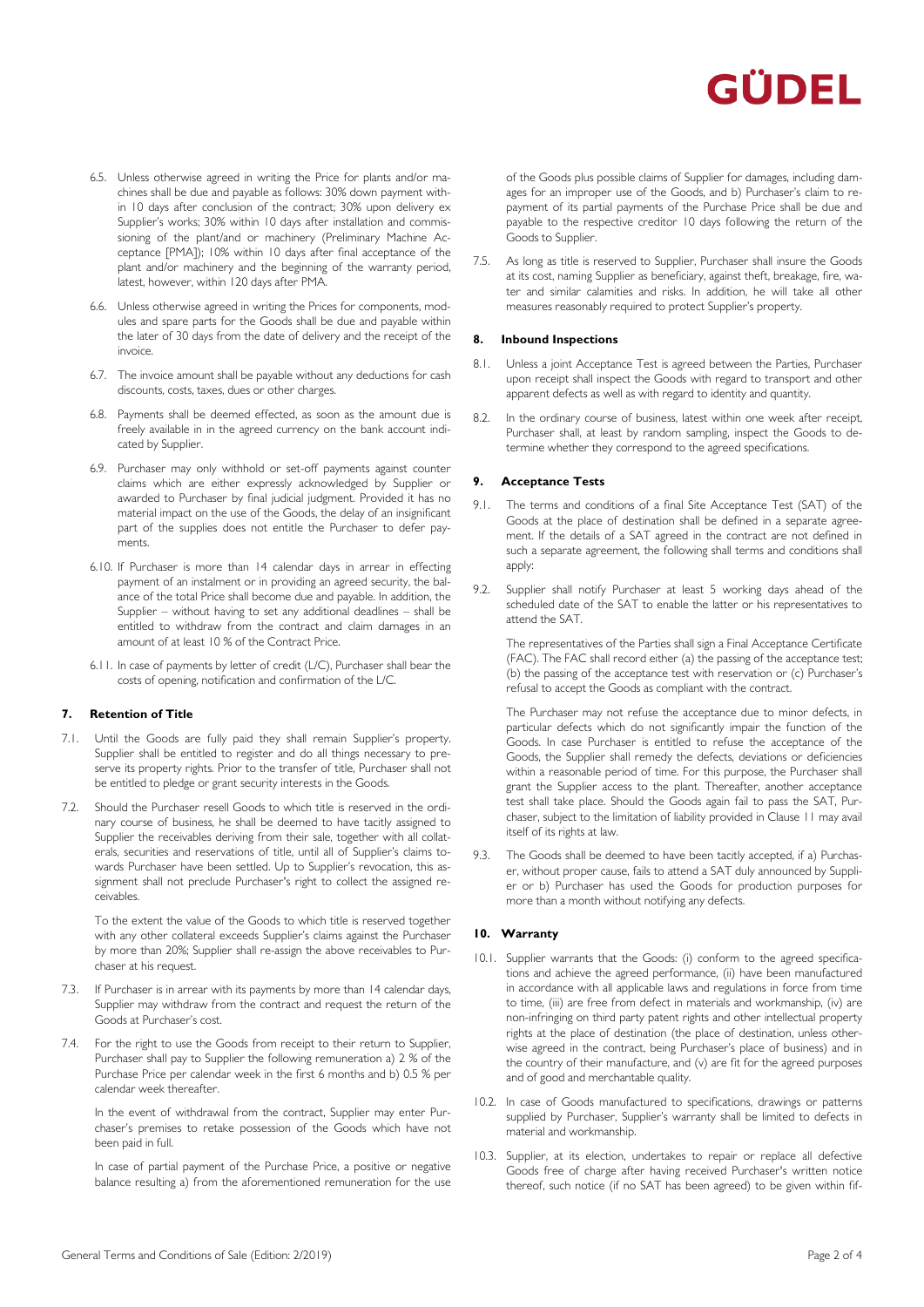# GÜDEL

teen (15) days after the receipt of the respective Goods, or, in the event of latent defects, within fifteen (15) days after Purchaser has or should have become aware of the defect.

- 10.4. Purchaser may withdraw from the contract or to demand a reduction of the Purchase Price,
	- if the repair or replacement of the defective Good is impossible; or
	- if Supplier refuses the repair or replacement or if, for reasons attributable to Supplier, the repair or replacement is unduly delayed.
- 10.5. The warranty period is 12 months and begins, unless otherwise agreed by the Parties, upon receipt of the Goods by Purchaser (or, in case of a PMA, upon successful completion of the PMA); it ends latest 18 months after notification of readiness of dispatch.
- 10.6. The warranty period for repairs or replacements shall be 12 months from the date of replacement or successful repair.
- 10.7. The warranty given hereunder shall not apply to defects or damages resulting from normal wear and tear, improper storage and maintenance, failure to observe the commissioning- or operating instructions, overstressing or overloading, unsuitable operating media, improper repairs or alterations by Purchaser or third parties, defects resulting from the use of other than original spare parts or other reasons beyond Supplier's control.
- 10.8. Used Goods are sold without warranty.

# **11. Limitation of Liability**

- 11.1. The rights and remedies of Purchaser are exclusively governed by these General Conditions of Sale and shall be in lieu of any remedies at law. All further claims for damages, reduction of the contract price, termination of or rescission of the contract are excluded.
- 11.2. Purchaser shall not be entitled to claim damages for loss of production, loss of use, loss of orders, loss of profit, loss of anticipated savings, loss of data, costs for dismantling or reinstallation of the Goods or handling costs for claims management, as well as for claims of third parties for such damages or costs.
- 11.3. Supplier's liability for damage to property or recourse claims for injury or death of persons shall be limited to the equivalent of USD 500'000 per occurrence and in the aggregate to the equivalent of USD 2'000'000 per calendar year.
- 11.4. This limitation of liability equally applies to the extent Supplier is liable for acts or omissions of its employees or third parties engaged in the performance of its obligations.
- 11.5. The limitation does not apply to the extent Supplier's liability is mandatory, in particular in case of unlawful intent or gross negligence on the part of Supplier and its employees or third parties engaged in in the performance of the contract, in case of fraudulent concealment of a defect, for direct claims arising from personal injury or death or under Supplier's mandatory liability under applicable Product Liability Acts.

# **12. Infringement of Third Party Intellectual Property Rights**

- 12.1. In the event of a claim of infringement of any third party intellectual property rights at the agreed place of destination of the Goods, Supplier, at its discretion, shall take the needed steps to ensure for Purchaser a non-infringing source of supply, which may involve securing the needed licenses, redesign of the Goods, or other steps Supplier deems necessary to ensure that non-infringing Goods are delivered to Purchaser.
- 12.2. Supplier shall further indemnify, defend and hold Purchaser harmless from and against all liabilities, costs, damages, claims and expenses (including court costs and legal expenses and any settlement of such claim or action) incurred by Purchaser in respect of any claim or action brought by a third party against Purchaser or its Purchaser alleging that the Goods or

their use by Purchaser or Purchaser's Purchaser infringe the intellectual property rights of such third party.

- 12.3. Notwithstanding the foregoing, Supplier shall not be liable to the extent that the infringement results from the manufacture of the Supplies in accordance with instructions received from Purchaser and Supplier (having taken all reasonable precautions) could not have known that following these instructions would result in an infringement of a third party's intellectual property rights.
- 12.4. The Parties will inform each other forthwith of all actual or alleged infringements of third party rights of which they become aware. Supplier will assist Purchaser in its investigation, defence or handling of any such claim, including the provision any documents needed by Purchaser to defend the action.
- 12.5. If Purchaser selects its own legal counsel, Supplier's indemnification extends to the reasonable costs and fees associated with such representation. If Purchaser does not select its own legal counsel, Purchaser will give Supplier sole conduct of the defence of any such claims or actions

### **13. Ownership in Documents and Software**

- 13.1. Supplier retains all rights in the drawings, plans, technical specifications, images, calculations, brochures, catalogues, models, tools and other documents or in the software supplied to Purchaser, unless Purchaser has specifically ordered and paid for their creation. Purchaser acknowledges these rights and will not - without Supplier's prior written consent - make these documents or the software available to third parties or use them for other than the agreed purpose.
- 13.2. If software forms part of the scope of supply, Purchaser is granted a nonexclusive, non-transferable license to use the software for the agreed purpose. Copies may be made only for archival or debugging purposes or in connection with the replacement of a defective data carrier. Without Supplier's prior consent, the Purchaser is not entitled to update, upgrade, enhance disassemble, decompile, decode or reverse-engineer the software. In case of breach of one of these undertakings Supplier may revoke the right to use the software with immediate effect

# **14. Confidentiality**

- 14.1. The Parties shall not disclose to third parties and shall use solely for the execution of an order all confidential information of which they have gained knowledge in the course of their dealing with the other Party, in particular technical information, business secrets and details of the order, such as quantities, technical specifications, commercial terms of an order, etc. as well as any knowledge derived from said information.
- 14.2. The Supplier shall ensure that any subcontractors or sub-suppliers to whom confidential information is disclosed for the purpose of executing the subcontract or sub-order, agree to be bound by these terms
- 14.3. Without Supplier's prior consent, Purchaser shall not publish the fact that he has contracted with Supplier to use his business relationship with Supplier for publicity purposes.
- 14.4. If either Party or one of its agents, sub-suppliers or subcontractors infringes the aforementioned confidentiality obligations, it shall pay to the other Party a penalty equivalent to USD 50'000 (fifty thousand) unless it can prove that neither the Party itself nor the sub-supplier or subcontractor was at fault.
- 14.5. The aggrieved Party may assert claims for higher damages as well as seek injunctive relief for cease and desistance or enjoinment. Payment of the penalty shall not relieve the breaching Party from the further performance of its obligations hereunder.

# **15. Protection of Personal Data**

15.1. The Parties may exchange Personal Data such as names, phone numbers, e-mail addresses and other personal related information in the course of